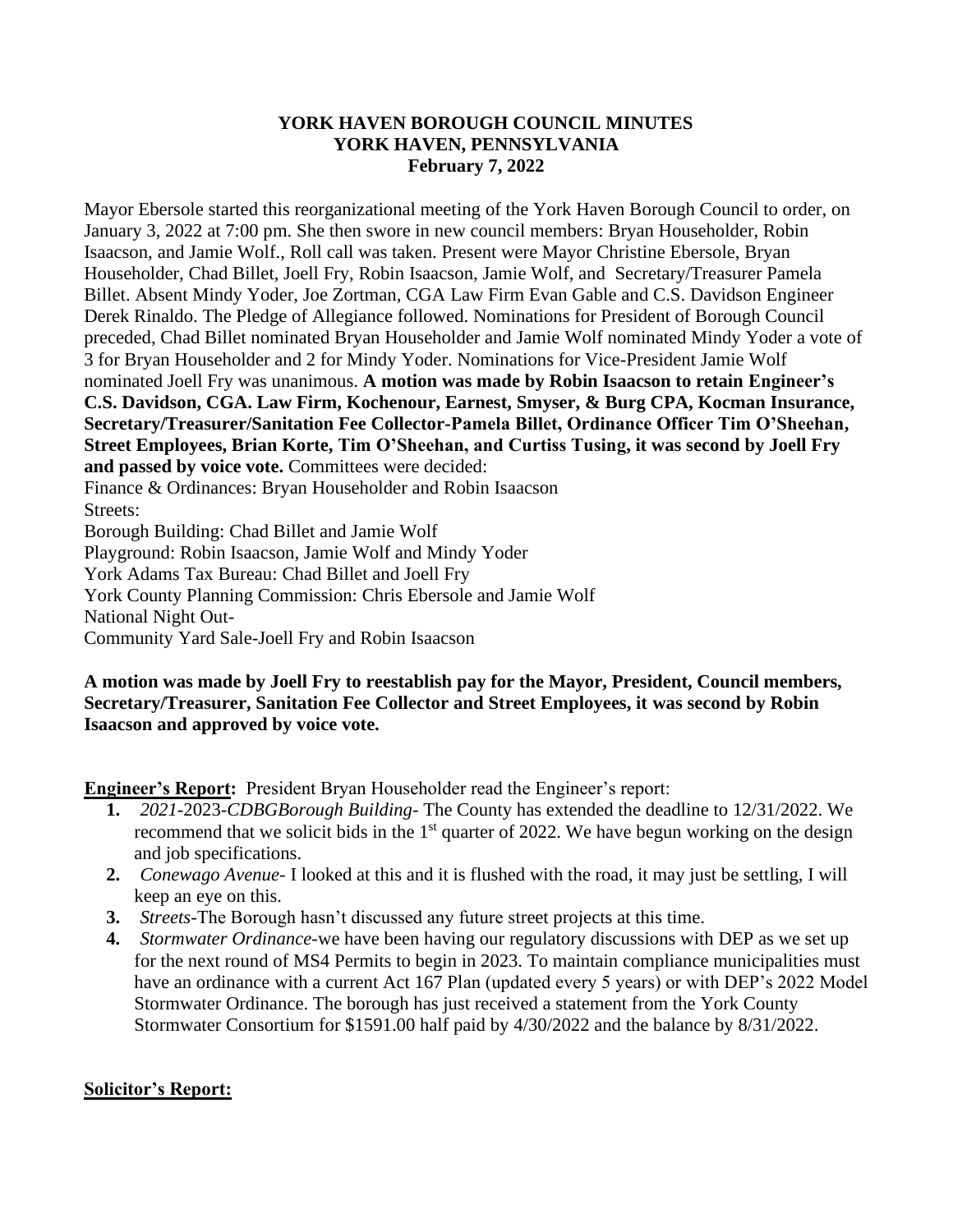**1.** *Trash Reports-*were passed out to council members.

## **Police Report:**

**1.** December -58 incidents.

## **Ordinance Officer:** *Tim O'Sheehan stated:*

1. I sent out 2 letters-Richard Calhoon and Rick Robertson. I was wondering why residents have to be at the meeting for approval of the vehicle permits, to review the permits of the cars in question.

## **Citizens**: Ray Abboud and Scott Shuler

- 1. Ray Abboud-26 PA Avenue spoke to Borough Council of Commonwealth Code Supply that his 26 PA Avenue being deemed unsafe structure on 12/26/21.I had a letter taped to the door; he passed it around for borough council to view. I have never received anything from Commonwealth Code from August-December 2021. I have filed on 12/30/2021 a UCC complaint against Commonwealth Code; I have called everyday 12/27/21-12/31/21 with no response. I received a letter from 12/28/21 that I have not opened. The store and the day care can't open. I needed to update the electrical and I used the state. I believe I'm being treated unfair in this situation. Borough Council discussed this situation.
- 2. Scott Shuler-2 handicap spaces at 19 2<sup>nd</sup> Street. Needs to get physician's letter.

**Minutes:** A motion was made by Jamie Wolf to approve the Minutes it was second by Joell Fry and passed by voice vote.

**Treasurer's Report:** A motion was made by Jamie Wolf to accept the Treasurer's report and second by Joell Fry and approved by voice vote. They also approved to pay: Penn Waste, Met-Ed, Columbia Gas, Verizon, C.S. Davidson, Inc., Department of Labor & Industry, York Water Company, J&W Hardware, MediaOnePA, Newberry Township (animal control, Kocman Insurance, and Newberry Township Police Department.

### **Mayor's Report:** *Chris Ebersole stated:*

- 1. Carletta Korte is our Constable.
- 2. Tax Collector-President Householder commented that the 3 boroughs going together (Goldsboro, Lewisberry and York Haven) but the County rejected this. We will table this till February's meeting. Tim O'Sheehan contacted Newberry Township's new tax collector and she said she would do our boroughs.

# **Borough Building:** Jamie Wolf stated:

- 1. I talked with Joe Zortman of using the fire hall for fundraisers will wait till spring.
- 2. Would like to schedule a spring clean up of the borough building for spring before April. Will pick a date next month. Brick sales are going well 22 orders already. Auction only has 2 facebook likes, may have to sell at yard sale.

### **Streets:**

1. Bobcat-the bucket won't tilt, it will need repaired Tim O'Sheehan will look at this.